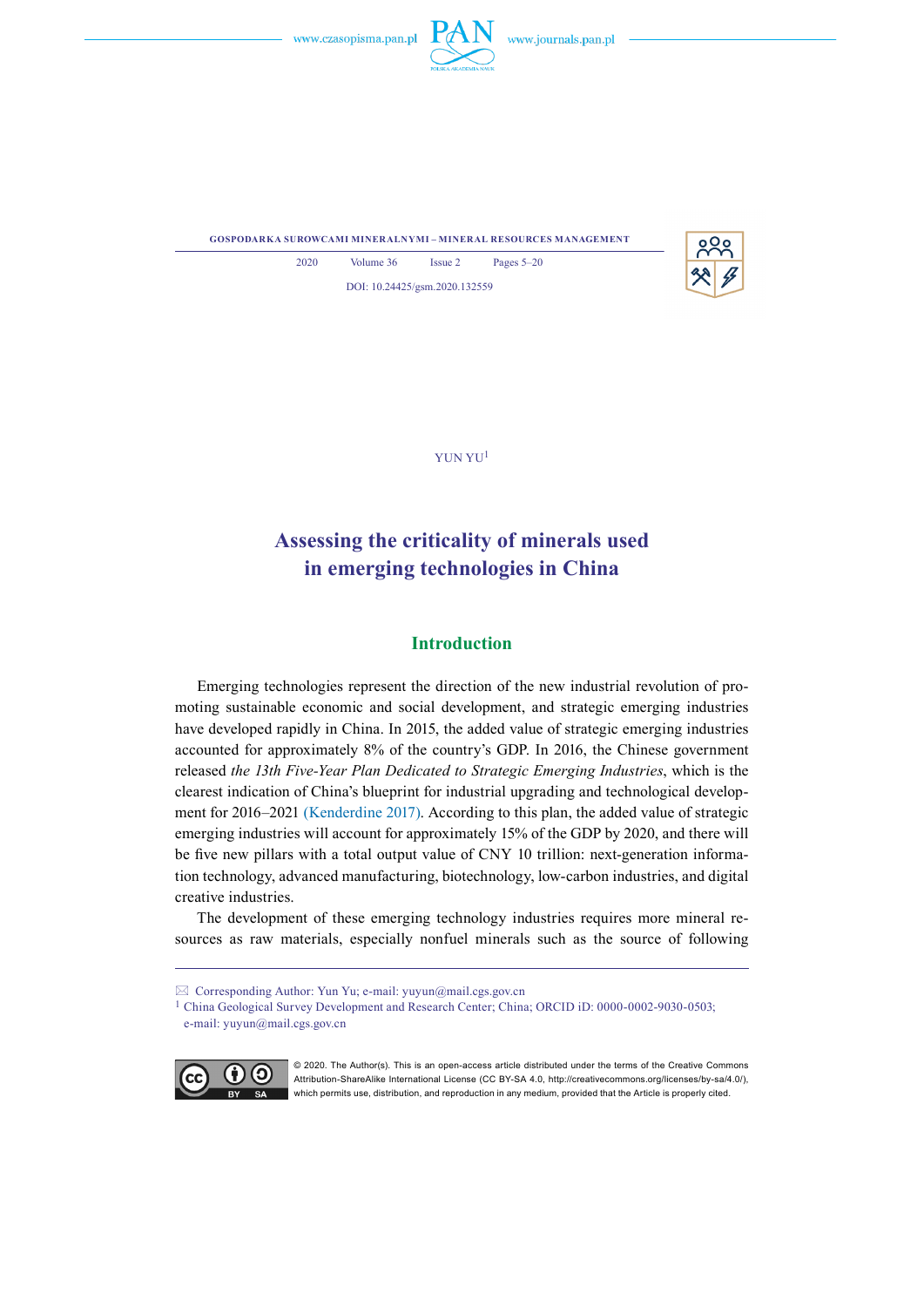

elements Cu, Cr, Ni, Zn, which is used in wind turbine manufacturing, Pb, Cd, Ga, In, Ag, Te which is used in solar photovoltaic goods (Hodgkinson and Smith 2018), Li, Co, REEs which are used in electric vehicles (Nicholas LePan 2018), Ta, Be, and Nb which is used in the aerospace industry (Silveira and Resende 2017). These minerals have smarter and faster features for use in manufactured goods, and in the future, the growth rate of the demand for these resources will accelerate with the development of globally emerging technologies, which will lead to the reshaping of the global supply and demand pattern, thus affecting the industrial chain.

Globally, there has been a rapid growth demand of minerals needed for emerging technologies, However, supply development has been slower, so the demand-supply gap of these minerals is large. China is no exception; the supply and demand of the mineral commodities needed for emerging technologies is unbalanced. In 2017, the country was the largest consumer of Ni, Cu, and Co in the world, and Chinese reserves accounted for 3.9, 3.4 and 1.1% of the global supply, respectively (USGS 2018). China has been dependent on imports to meet its demand, but the supply sources are relatively concentrated. More than 60% of the total imports of Ni, Co, and Li is coming from the Philippines, the Democratic Republic of the Congo (DRC) and Chile.

The unsatisfied growing demand for minerals used in emerging technologies or an unexpected supply disruption in major producing countries could have an impact on national security and economic development. There are growing concerns over a number of issues regarding supply risk and supply chain disruption, including a lack of domestic resources, external supply concentration, a highly import-reliant sector, volatile prices, and geopolitics. In terms of resource endowment, no country can supply all the resources it needs; for example, Co in China mainly comes from the DRC, and Cu comes from Chile and Peru. South African Pt miners went on strike in 2014; Indonesia banned exports of Bauxite, Ni and Sn in 2014; and the DRC raised the taxes on Co exports in 2017.

Recently, the minerals needed by emerging industries have received more attention. We find that there are no studies that extensively assess the mineral commodities used for emerging technologies in China in terms of supply risk and supply chain disruption, so this paper attempts to evaluate the criticality of 34 mineral commodities in the country using three indicators: import concentration, volatility of prices and the application requirements.

## **1. Reviews of critical assessment**

Our research focuses on two key terms, the assessment of Chinese mineral commodities and critical minerals for emerging technologies, so we review the literature from these two perspectives. Various countries have actively researched both the assessment methods suited to their own countries and the demand for critical minerals for special emerging technologies.

Since the publication of the NRC report (NRC 2008), some efforts have aimed at assessing material criticality. For the European Union, some reviews discuss the criticality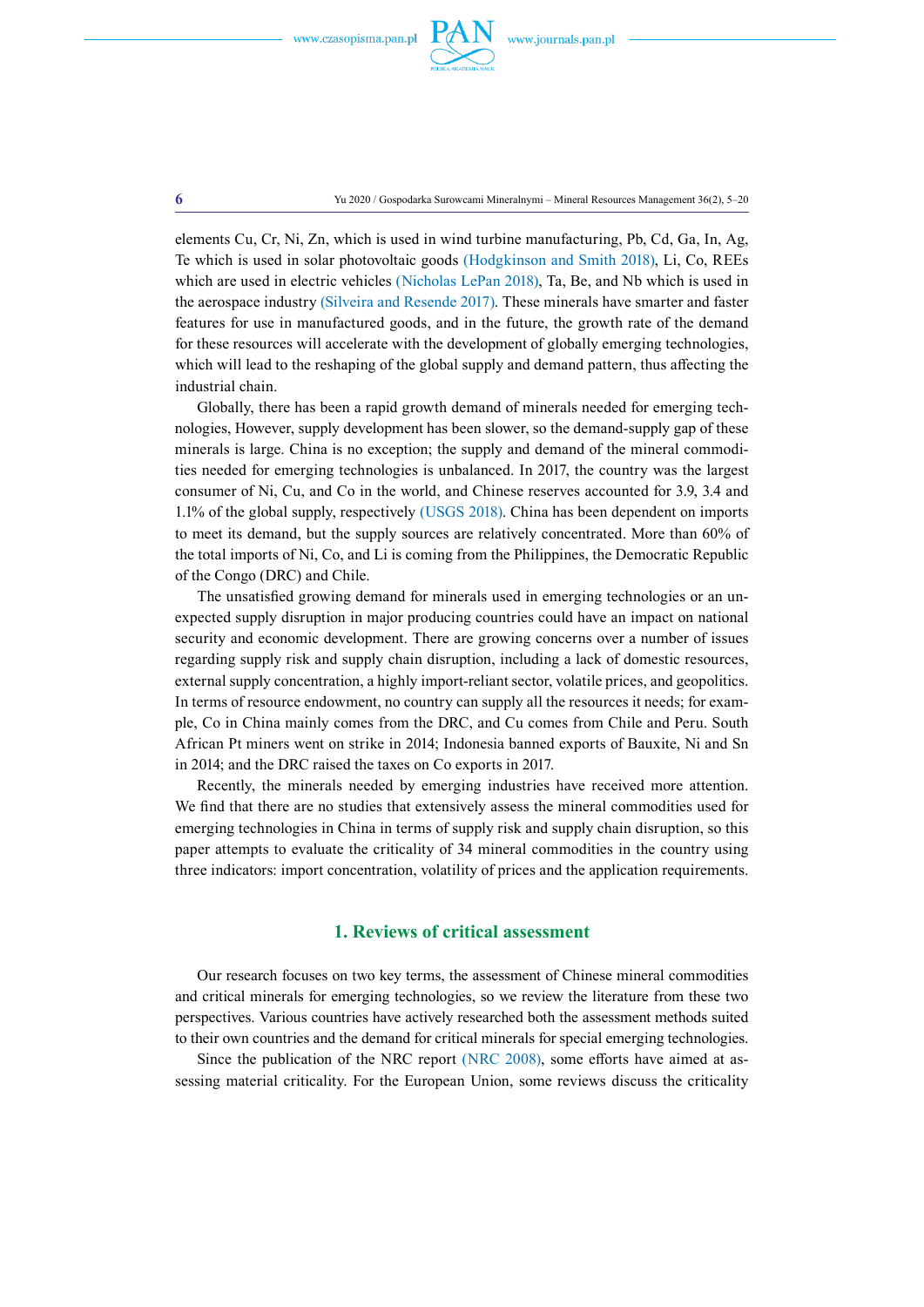

Yu 2020 / Gospodarka Surowcami Mineralnymi – Mineral Resources Management 36(2), 5–20 **7**

methodology in use (Bedder 2015; Blengini et al. 2017), the minerals needed for wind energy systems (Kim et al.2015), and the EU manufacturing companies that need critical materials (Lapko et al. 2016); the availability of critical minerals has been quantitatively examined and compared at the country level in Germany (Erdmann and Graedel 2011), Poland (Radwanek-Bąk 2011) and France (Beylot and Villeneuve 2015). Brown (Brown 2018) discusses the trends in supply diversity for five mineral raw materials (Fluorspar, Li, Coal, Cu and Ni) at decadal intervals over the past century to determine whether supply concentration is a cause for concern. The second important area of research is the United States, whose government agencies and associations conduct extensive research (DOE 2011; Parthemore 2011; DOD 2013; Fortier et al. 2018). McCullough and Nassar update an early--warning screening methodology for critical minerals for the US (Mccullough and Nassar 2017). Goe and Gaustad identified the most critical materials used for photovoltaics are Ge, Pt, As, In, Sn and Ag in US (Goe and Gaustad 2014). Some research concerns Japan (Hatayama and Tahara 2015).

In addition to conducting research at national scales, some studies of critical minerals are conducted from the perspective of the demand for specific emerging technologies which included solar panels (Fizaine 2013), Ni for low-C electricity (Roelich et al. 2014; Miyamoto and Hashimoto 2019), PGMs for smart cars (Zhang et al. 2016), clean energy (BP 2014), Nd, Co, and Pt for Li-ion batteries (Helbig et al. 2017).

This section reviews some previous Chinese research, the first category of which includes minerals for which China is considered a global supplier (Graedel et al. 2012; Riddleet al. 2015) and are concentrated in REEs, Sb, and W ore. The other category assesses the minerals needed for emerging technologies in China. Gulley et al. (Gulley et al. 2018) use the net import reliance of the US and China for 42 nonfuel minerals to assess the foreign supply risk related to emerging technologies, and He et al. (He et al. 2018) evaluate the minerals contained in waste from the emerging technologies of smartphones in China. However, while there has been active research from a national perspective in China, there are few studies on the supply of mineral resources from the perspective of mineral resources needed by the development of China's emerging industries.

# **2. Methodology**

#### **2.1. Assessment overview**

Based on internationally accepted indicators and methods, this research initially designs the overall framework used to assess the criticality of mineral commodities used for emerging technologies in China based on the reality of the mining industry, and it explores the criticality of the mineral resources for the country. This paper adopts three factors to assess the criticality of minerals used for emerging technologies in China – the supply, risk and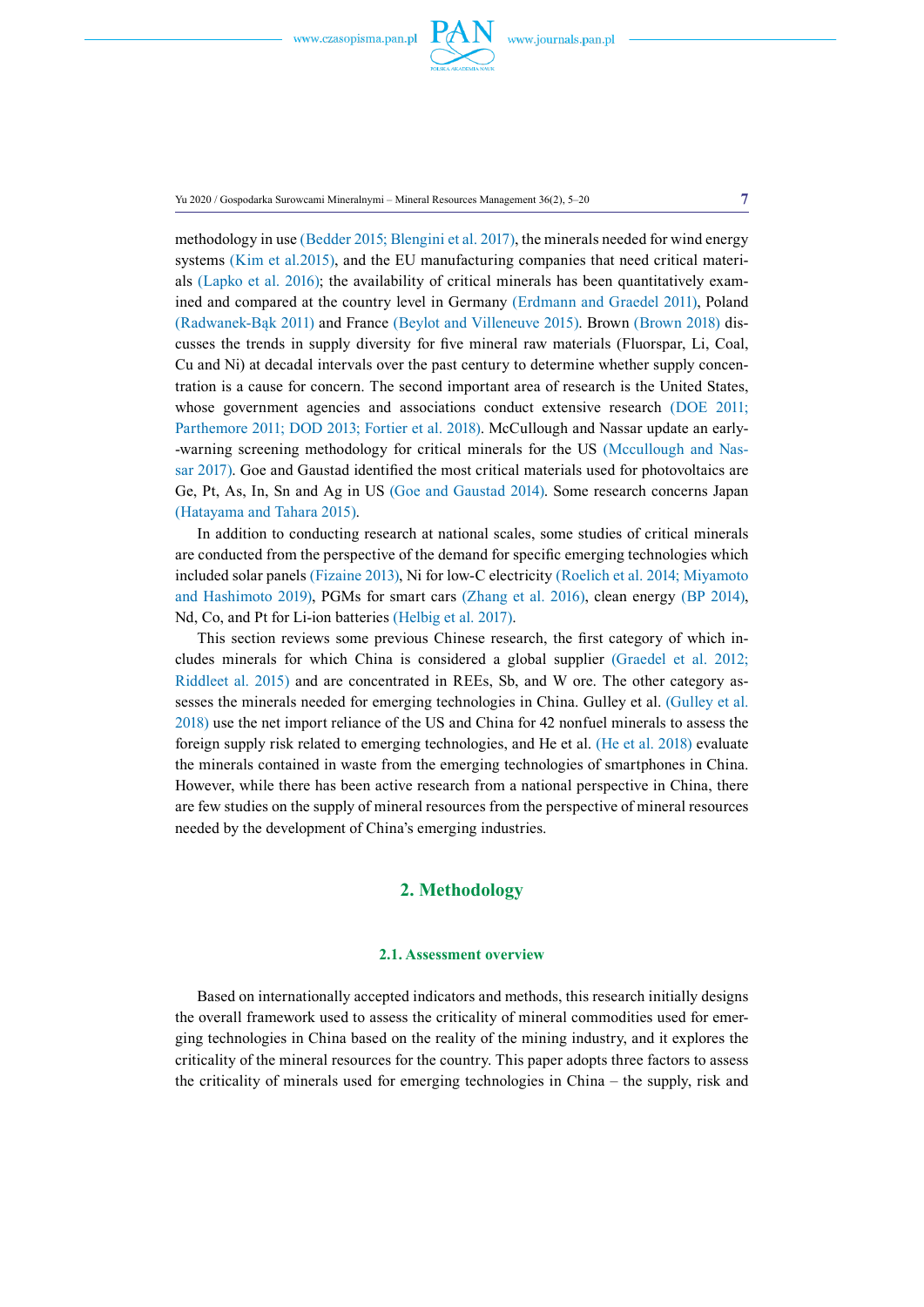

volatile market, all which serve an essential function in the emerging technologies of a product. Based on an analysis using the definition and multiple criteria, our criticality analysis uses three indicators: import concentration, volatile prices and the application requirements. Supply risk may be caused by many reasons, high country concentration, trade disputes or natural disasters for disruption. We choose the import concentration that is calculated as the percentage of imports from the top three countries. The volatile prices index is calculated by the price change rate for the past five years. The application requirements come from a literature review, and eight strategic emerging industries are highlighted in China's *13th Five-Year Plan Dedicated to Strategic Emerging Industries*: energy-saving environmental protection, next-generation IT, biotechnology, advanced manufacturing, new materials, new energy vehicles, digital creative industries and emerging technologies services.

#### **2.2. Indicators and Data Points**

We conducted a review, comparison, and analysis of the past literature (Erdmann and Graedel 2011; Graedel and Reck 2016; Dewulf et al. 2016). Some scholars use two primary indicators for critical mineral assessment: supply risk (Gloeser et al. 2015; Achzet and Helbig 2013) and supply vulnerability (Helbig et al. 2016) (as indicated by a review of comparative research). Considering that our research focuses on two key terms, the assessment of Chinese metals, minerals and mineral raw materials for emerging technologies, we focus on assessment methods suited to China and assess that the indicator for minerals used in this paper is a three-dimensional group of indexes. Considering the resource situation in China, the percentage of imports for the top three countries indicates supply issues. The application requirements are demand indicators for emerging technologies, and the market response reflects the market, which can express a short-term consumer response more intuitively. The price change rate uses five years of data to calculate the change rate for every year, thereby avoiding statistical errors.

In this research, three indicators are calculated from the data, and the specific scores range from 1–3. The weighting is based on an equal weighting method. For each indicator, the higher the score, the stronger the crisis, and scores of 3, 2, 1 represent high, medium and low, respectively. The indicator used for "volatile prices" is based on the methods (Mccullough and Nassar 2017). Price data came from the US Geological Survey , and import price data from the General Administration of Customs of China.

The "price change rate" is obtained by the following calculation.

Price change rate (*M*):

$$
M_{m,t}^r = \frac{\sqrt{\frac{t}{t'}\left(P_{m,t} - \overline{P}_{m,t:t'}\right)^2}}{\frac{t-t}{\overline{P}_{m,t:t'}}}
$$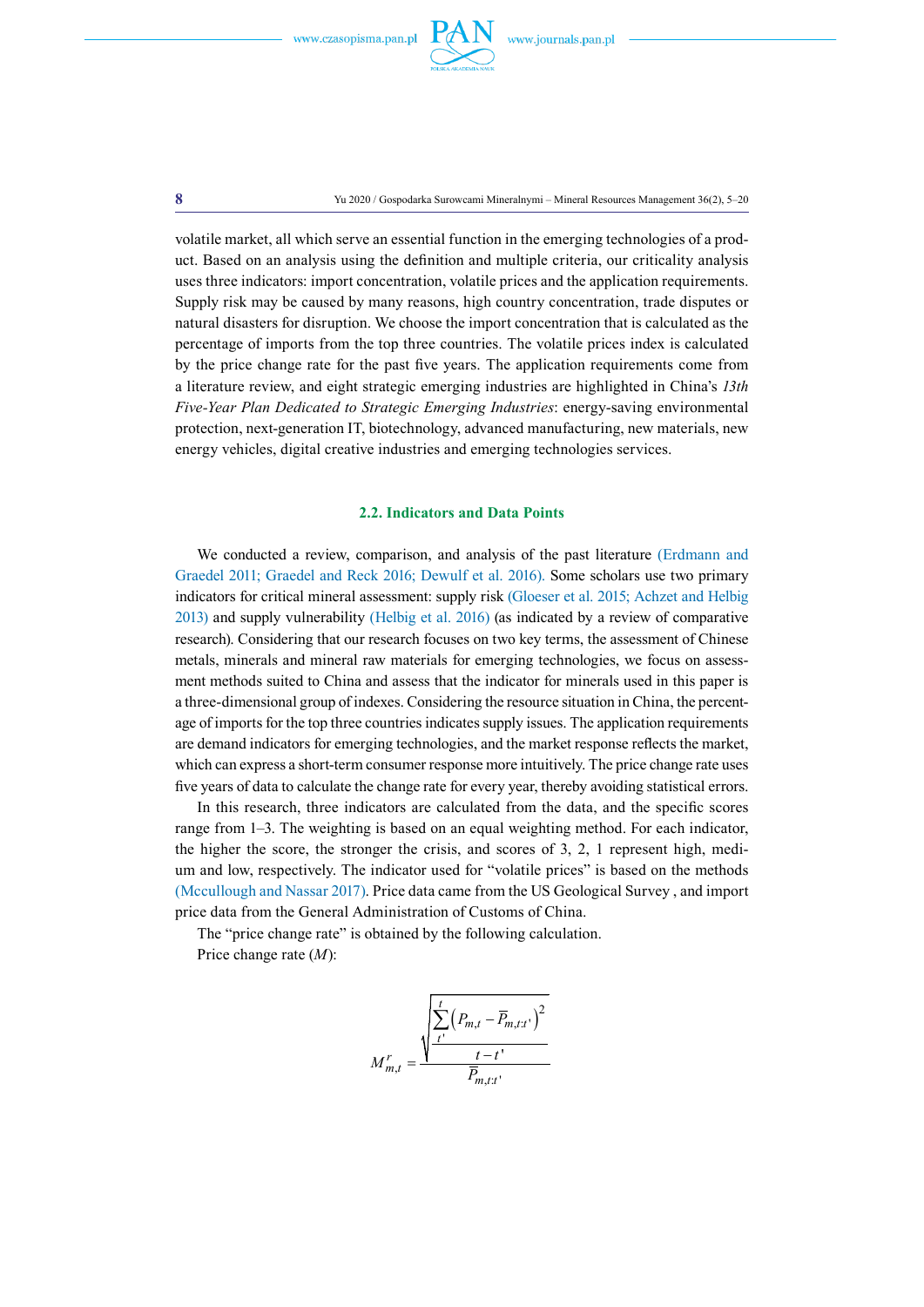

Yu 2020 / Gospodarka Surowcami Mineralnymi – Mineral Resources Management 36(2), 5–20 **9**

 $\& M$  – price change rate (%),

- *m* mineral,
- $t'$  the initial year,
- *t* the current year,
- $\overline{P}$  the annual average price the current year,
- *P* the annual average price over the past five years.

After observing the market response for the past five years, the larger the value of M, the higher the criticality. When the price change rate account for  $>66\%$  is high, 0.33 $\sim$ 0.66 is medium, less than 0.33 is low.

The classification standard of the "the percentage of imports for the top three countries" indicator was obtained from literature published by BP (BP 2014) and the British Geological Survey (2015). For example, "high" means that the total imports of the top three importing countries account for >66% of the total import volume. Trade data was obtained from the General Administration of Customs of China.

The scoring standard used for the "emerging technologies requirements" indicator also comes from the literature and *the 13th Five-Year Plan Dedicated to Strategic Emerging Industries*. The minerals for which data is lacking are defined as "medium" (score of 2) according to the BP (BP 2014).

# **3. Results and discussion**

#### **3.1. Overall analysis**

We assess the criticality of 34 metals, minerals and mineral raw materials as: Li, Ni, Co, PGMs, Cr, Nb, Be, Ta, Ce, Bauxite, Potash, Cu, Mn, B, Zr, Hf, W, In, Magnesite, Natural Graphite, REEs, V, Ti, Nb, Ga, Talc, Fluorite, Bi, Sn, Sb, Diatomite, Te, and Cd.

Understanding the methods used to assess critical minerals through a theoretical analysis has placed a particular emphasis on conducting measurable and assessable practical research that must incorporate internationally accepted assessment methods while considering the reality of the Chinese mining industry. For critical minerals, there are many reasons that obstacles and supply risks exist, and any aspect of these factors can affect the security, stability, diversity, and economy of the supply. From a resource perspective, the results of this research indicate that China needs to focus on the degree of the crisis for emerging technologies, as shown as follows.

The first indicator is import concentration, which implies that there is an insufficient reserve in China. From the perspective of resource endowments, no country in the world has all the resources it needs within its own borders, but if the supply is risky or unable to meet the growing demand, especially for mineral resources used for economic development and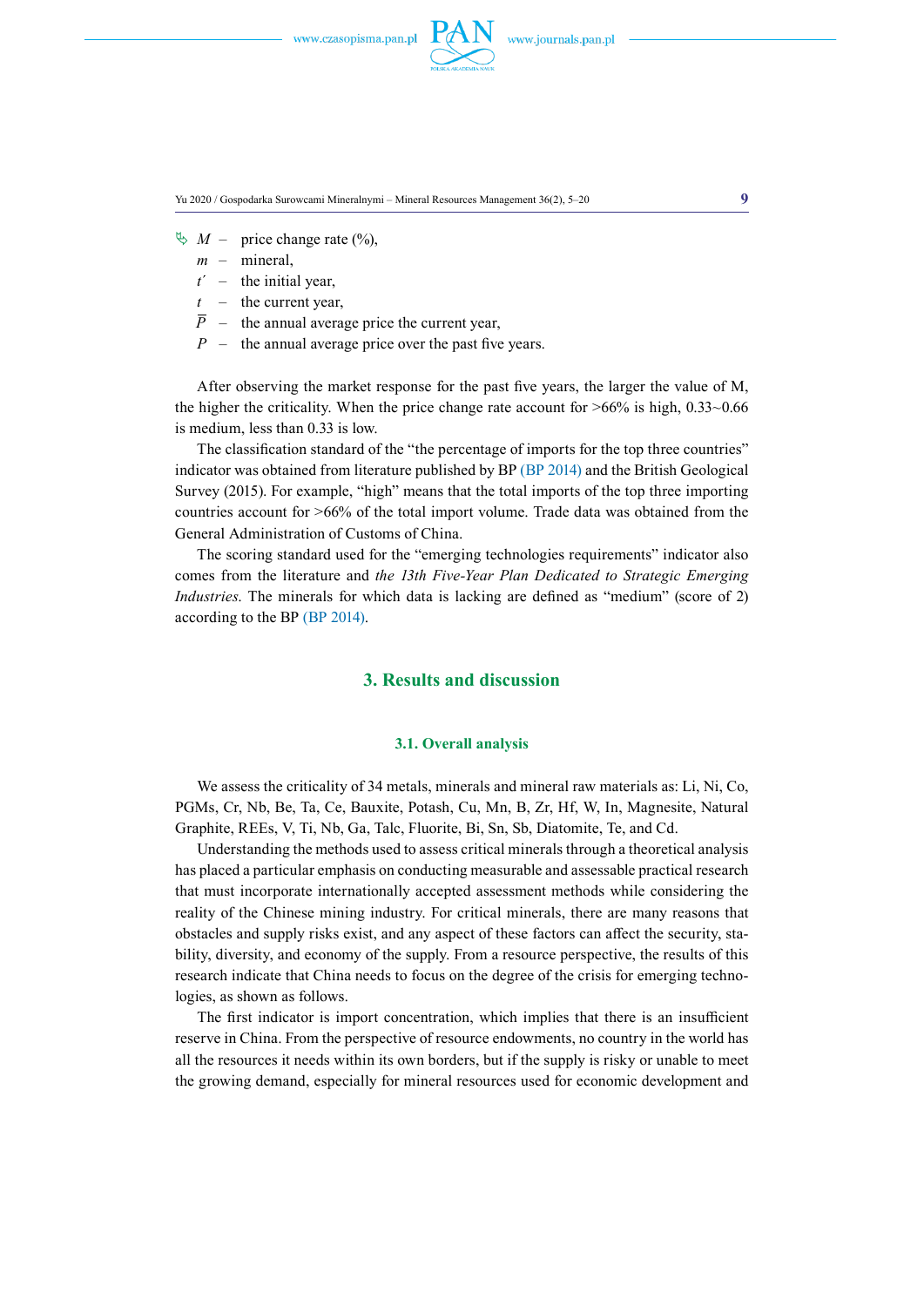

**10** Yu 2020 / Gospodarka Surowcami Mineralnymi – Mineral Resources Management 36(2), 5–20

emerging technologies, international trade may bring global competition for these resources. China's critical minerals may be facing the same issues as other insufficient resource countries. For example, China is heavily dependent on the import of Zr and Co resources, the reserves of which accounted for only 1% of the global total, but it is the largest consumer of these minerals in the world, accounting for 53 and 32%, respectively, of the total global consumption.

The second indicator is the price change rate, which aims to capture dynamic changes in supply markets. Excessive or sudden price volatility and changes in market expectations can be caused by a number of different factors, including supply and demand and low inventories. The inelastic supply may indicate that the supplier is unable or unwilling to change the quantity produced when the price changes rapidly, and by-products from mineral production may fall into this category because they are relatively low in yield and economic value compared to the major minerals that are recovered. Inelastic demand indicates that the consumers of the mineral are unwilling or unable to change their purchasing habits, even when changes in the prices of by-products are fast and dramatic, so it may indicate a lack of adequate substitutes.

In addition, there is a need to consider the application requirements for the minerals in accordance with the Chinese *13th Five-Year Plan Dedicated to Strategic Emerging Industries* in 2016 as well as the classification of strategic emerging industries issued by the National Bureau of Statistics of China in 2018. This study considers the structure of mineral products used in nine fields including the next-generation information technology industry, high-tech equipment manufacturing industry, new material industry, biological industry, electrical vehicle industry, new energy industry, energy-saving and environmental protection industry, digital creative industry, and related service industry.

|--|

|  | Tabela 1. Wybrane surowce mineralne i pierwiastki stosowane w nowo powstających branżach przemysło |  |  |  |  |
|--|----------------------------------------------------------------------------------------------------|--|--|--|--|
|  |                                                                                                    |  |  |  |  |
|  |                                                                                                    |  |  |  |  |
|  |                                                                                                    |  |  |  |  |

| Field                                               | Minerals and elements used for emerging technologies               |  |  |  |
|-----------------------------------------------------|--------------------------------------------------------------------|--|--|--|
| Next-generation information technology industry     | REEs, In, Ga, silicon, Sb, Ta, Bi                                  |  |  |  |
| high-tech equipment manufacturing industry          | Rb, Cs, Mn, Ni, Cr, V, Ti, W, Cu, Al, Zr, Nb, Ta, Co, Be, Fluorite |  |  |  |
| New material industry                               | Sn. In, Cr. Ti, Sb, Hf, Talc                                       |  |  |  |
| Biological industry                                 | Zr, Ti, B, Al, Mg, REEs, Nb, Potash                                |  |  |  |
| Electrical vehicle industry                         | Co, Cu, Li, Mn, Ni, REEs, Natural Graphite                         |  |  |  |
| New energy industry                                 | In, Ga, Silicon, Al, Li, Co, Ni, Mn, Natural Graphite, REEs, Te    |  |  |  |
| Energy-saving and environmental protection industry | V. Mo. W. Co. Cr. PGMs. Zr. Ge                                     |  |  |  |
| Digital creative industry                           | Cu, Al, Sn, In                                                     |  |  |  |
| Related service industry                            | Cu, Al, Co, Li, Ni, Magnesite, Cd                                  |  |  |  |

Data source from: Cui et al. 2017.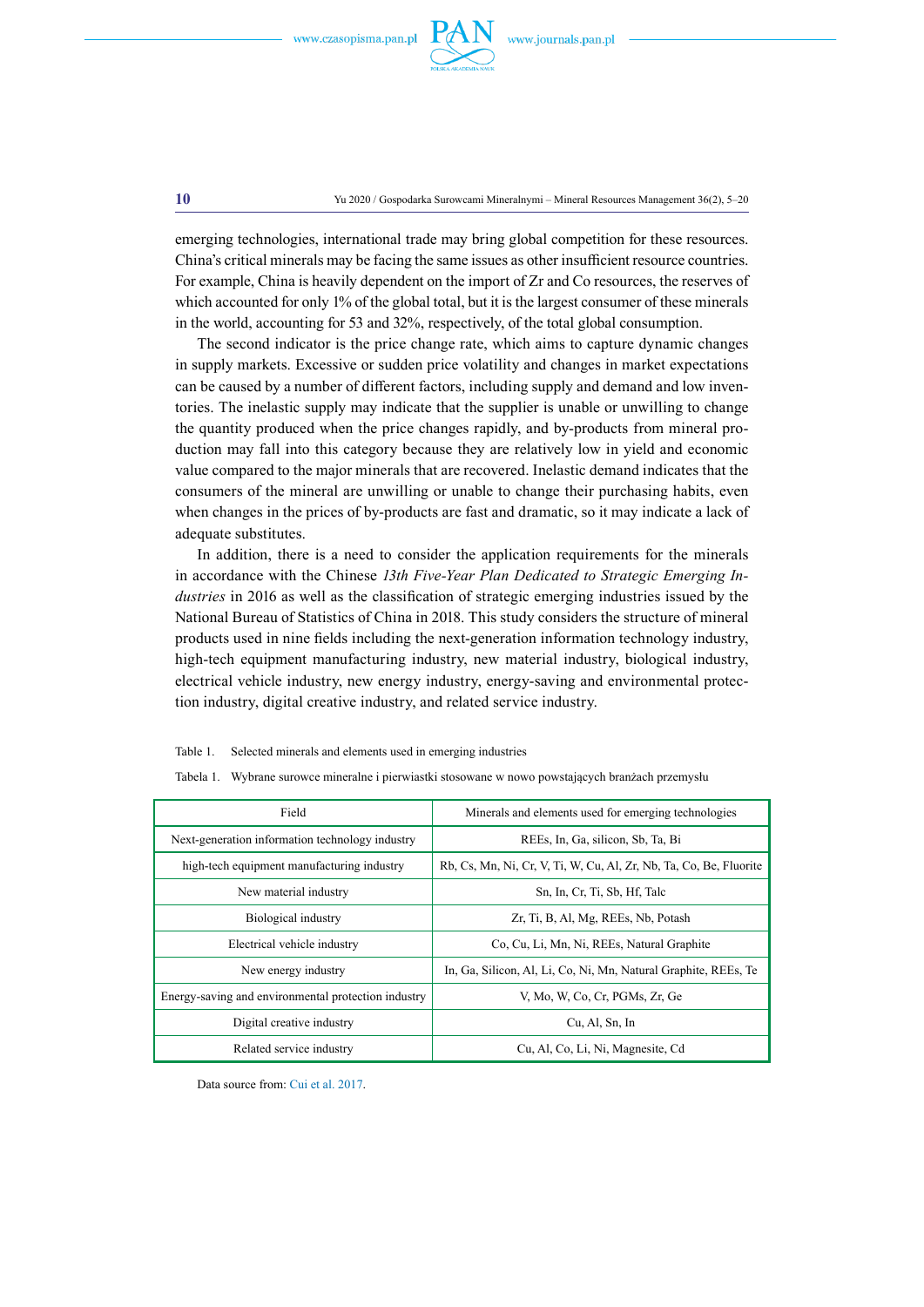

Yu 2020 / Gospodarka Surowcami Mineralnymi – Mineral Resources Management 36(2), 5–20 **11**

This research divides minerals into three levels according to the degree of the supply crisis, and each level is subdivided into different types.

Table 2. Three categories of minerals used for emerging technologies

Tabela 2. Trzy kategorie surowców mineralnych stosowanych w nowo powstających technologiach

| Category of criticality | Sub-category | Minerals and elements                    |  |  |
|-------------------------|--------------|------------------------------------------|--|--|
| Level-I                 |              | Li, Ni, Co, PGMs, Cr, Nb, Be, Ta         |  |  |
|                         | II-a         | Rb, Cs                                   |  |  |
| Level-II                | $II-b$       | Bauxite, Potash, Cu, Mn, B, Ze, Hf       |  |  |
|                         | $II-c$       | W, In, Magnesite, Natural Graphite, REEs |  |  |
|                         | III-a        | V.Ti, Ge, Ga, Talc, Fluorite             |  |  |
| Level-III               | III-b        | Bi, Sn, Sb, Diatomite, Te, Cd            |  |  |

# **3.2. Level-I critical**

There are 8 critical minerals with serious supply risks, broad application in emerging technologies, and substantial market fluctuations. The three indicators are subject to crises that also affect Level-I critical minerals, including Li, Ni, Co, PGMs, Cr, Nb, Be, and Ta, that can be subdivided into three cases.

In the first case, Li, Ni, and Co are critical mineral resources that are used for the electrical vehicle industry, the new energy industry, new material industry, and new environmental protection industry. However, China's Li, Ni and Co resources cannot meet the rapid growth in demand, so there will be a severe shortage in the supply of these minerals because there is only one source for imports. Firstly, Li, Ni, and Co are critical mineral resources used for the new energy industry, the new material industry, and the new environmental protection technology industry. Li is used for electric vehicles and energy storage. Co is used for C capture and storage, nuclear power generation, electric vehicles, and energy storage. Ni is used for wind power, solar photovoltaic products, C capture and storage, nuclear power generation, LEDs, electric vehicles and energy storage. Secondly, China is the world's largest consumer of Li, Ni, and Co. China is phasing in quotas for electric vehicles in 2019, and most multi- -national automotive companies will be manufacturing electric vehicles by 2020 (World Economic Forum 2017). In 2016, China's Li output was 2,000 tons, and its consumption was 13,230 tons. According to the (World Bureau of Metal Statistics 2017), China's refined Ni accounted for 46.8% of the global consumption in 2016, and China is the world's largest importer of Ni. Thirdly, the global market demand for Li, Ni and Co resources will be very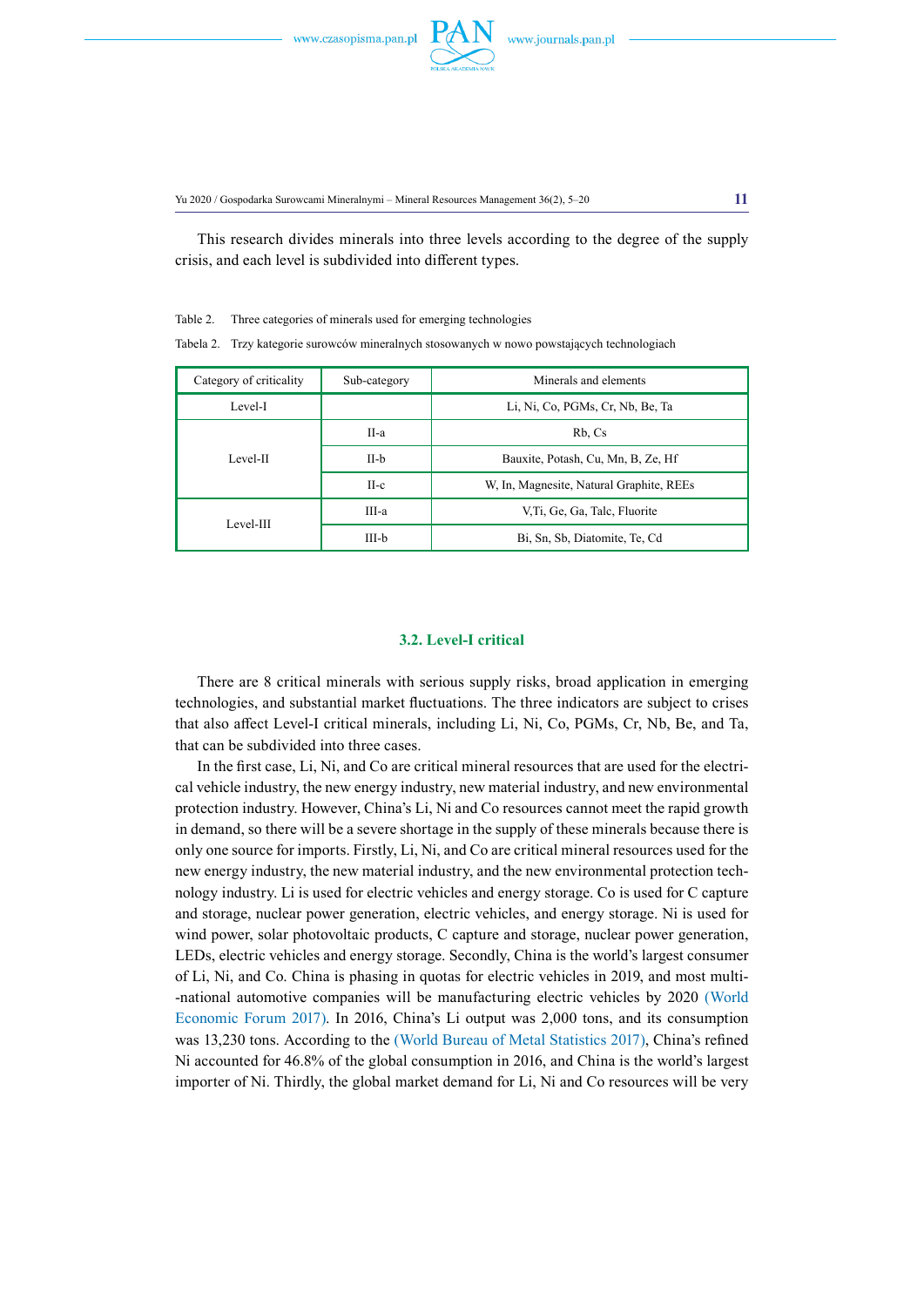

**12** Yu 2020 / Gospodarka Surowcami Mineralnymi – Mineral Resources Management 36(2), 5–20

high in the future; the demand for Li is expected to grow 2–7 times by 2030 and ten times by 2050. Fourth, there is generally a high import concentration of Li, Co, and Ni in China. The data obtained from the China Customs Information Network shows that Ni, Co and Li mine imports to China in 2016 depended on several countries, and the top three importers accounted for 98.0, 98.0 and 97.2% of the total imports of Ni, Co, and Li, respectively. Fifth, prices fluctuate greatly. In 2017, the Co price on the London Metal Exchange had a year- -on-year increase of 76.2% in 3 months, which was three times the lowest price in 2016.

The second case is of PGMs and Cr, of which there has been a severe shortage since the first round of identification meant to guarantee the extent of China's mineral resources. At present, the degrees of dependence of the country on the import of PGMs and Cr, are all higher than 85% while the reserves of both are deficient around the world, and there is only one deposit for each of these minerals in China. The global reserves of PGMs and Cr are highly concentrated and mainly in South Africa, Russia and Turkey, so the crises related to these two types of minerals are less important than those related to Li, Ni, and Co.

In the third case, Nb, Ta, and Be are three rare metals, all of which have promising prospects for application in the fields of high-tech and new technologies, especially aeronautics. China's reserves and outputs of Nb and Ta account for approximately 5% of the global output, and the degree of import dependency is higher than 90%. Beryllium mines are mainly found in the US, which produces approximately 74% of the global supply. China produces less than 9% of Beryllium mined worldwide. The supply security of Nb, Ta, and Be will become an important factor restricting the development of fields that use these minerals in China.

## **3.3. Level-II critical**

In the primary assessment results for China's critical minerals, serious criticality is indicated for 14 minerals according to two of three indicators. The minerals belonging to Level-II crises include: Rb, Ce, Bauxite, Potash, Cu, Mn, B, Ze, Hf, W, In, Magnesite, Natural Graphite, and REEs, which can be divided into three cases.

The first Sub-category is II-a and includes two minerals, Rb and Ce. At present, the market capacity of Rb and Ce is small, but they are widely used in emerging technology industries, and the prospect for development is promising. Global Rb and Ce mineral deposits are mainly concentrated in Namibia and Zimbabwe, and the US was the world's first producer of refined Rb, accounting for 48.1% of the total global output. In recent years, the output of Rb concentrate by China has been less than 4,000 tons, accounting for only 3.3% of the global output. Due to their unique characteristics, including strong chemical reactivity and excellent photoelectric performance, these minerals have important and unique applications in many fields, especially in space monitoring and control, satellite navigation, medical testing, optoelectronic equipment, organic catalysts, and light guide fiber. At the same time, China's degree of foreign dependence on Rb and Ce is very high as is the concentration of imports.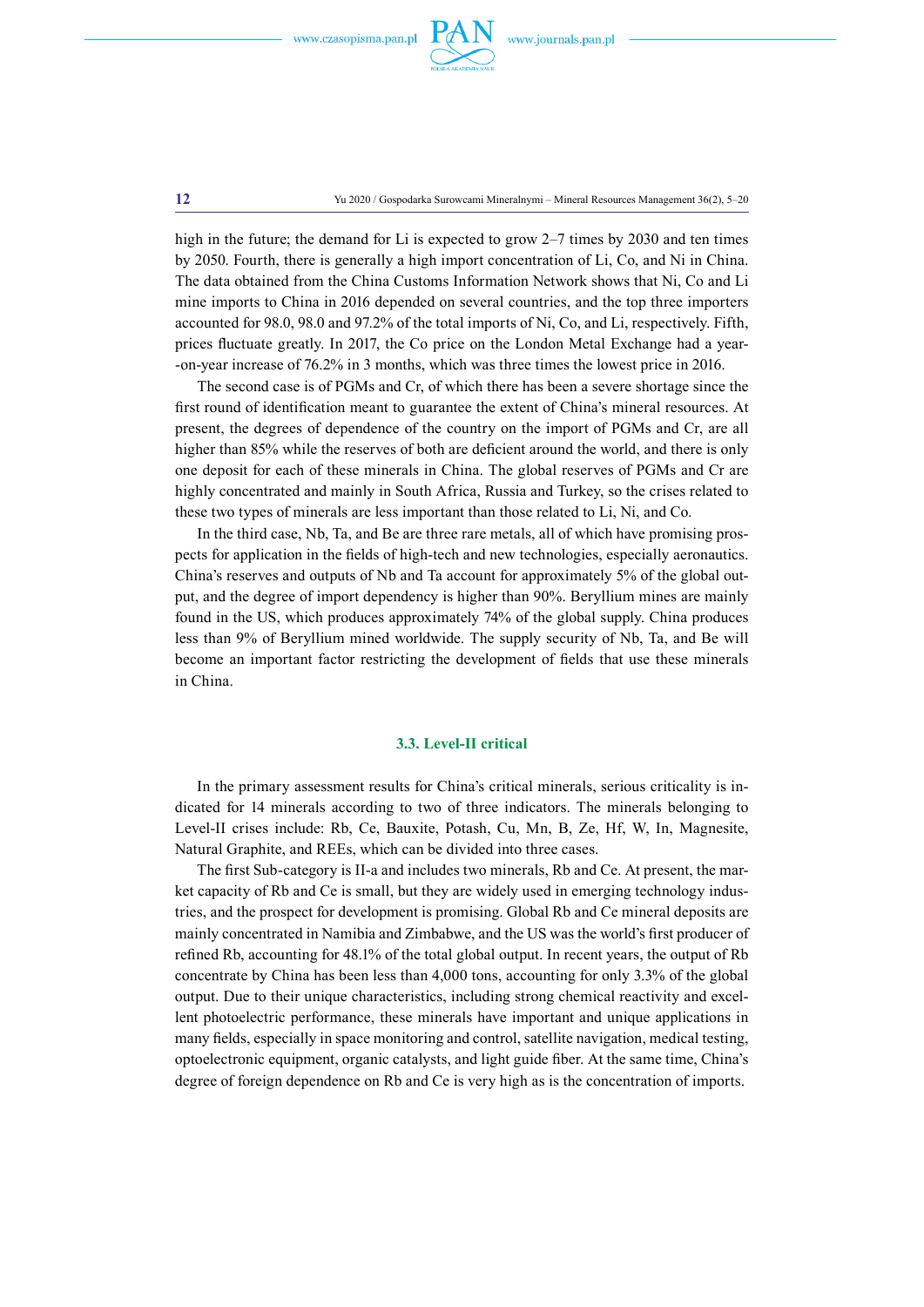

Yu 2020 / Gospodarka Surowcami Mineralnymi – Mineral Resources Management 36(2), 5–20 **13**

The second Sub-category is II-b, which includes seven minerals: bauxite, potash, Cu, Mn, B, Zr, and Hf. The supply risk for these minerals is high and the market is fluctuating, but their application in emerging technology industries is not particularly prominent. Of these, four relatively large-scale minerals deserve considerable attention. In the 21st century, high demand for Cu and Al will continue. These were two large-scale metals in the 20th century whose demand was mainly driven by the development of the energy industry, especially in the fields of electric vehicles, power transmission and distribution, and cables. With the development of the global economy and technological progress, economic restructuring and industrial structure upgrading, the types of required minerals are changing. Comparing the production of a Chevrolet Bolt electric car and that of a Volkswagen Golf car, the usage of Cu and Al for the former has increased by 80% and 70%, respectively (UBS 2017). In 2035, the global demand for Cu and Al will still be high. Additionally, China's current potash and Mn account for 9% and 6% of the global reserves, respectively, but the output accounts for 16% and 19% and the development and utilization intensities are, on average, two to three times that of the world. There has been a high concentration of imports for these four types of large-scale critical minerals in recent years.

The third Sub-category is II-c, which includes five minerals, W, In, magnesite, natural graphite, and REEs, for which the global production of these resources is concentrated in China. They are widely used in emerging-tech industries, and the market is highly fluctuating. For example, W ore is mainly scheelite and wolframite, and the W resources in China are characterized by less-rich, poorer and low-grade ore. Although scheelite reserves are rich, smelting is difficult and expensive, so W smelting in China currently mainly involves wolframite, resulting in greater wolframite consumption, a gradual increase in the proportion of low-grade scheelite, and a decline in the resource grade. Furthermore, China's crystalline graphite reserves are overmined, and the mining and processing enterprises are mainly small and medium-sized with a small and scattered scale of production characterized by outdated technology and equipment. China produces and exports primary graphite products but imports high-tech graphite products for technical reasons. Additionally, the use of graphite in electric vehicle batteries is expected to promote increases in the global graphite demand by several times.

# **3.4. Level-III critical**

The results of the primary assessment of China's critical minerals indicate a serious crisis for 12 minerals, as noted by the Level-II indicator. Among these, there are 6 critical minerals for emerging technologies of III-a: V,Ti, Ge, Ga, Talc, Fluorite, there are 6 type of III-b critical minerals with high critical market fluctuation index values: Bi, Sn, Sb, Diatomite, Te, Cd. These are rare metals that are mainly produced as co-associated elements of primary minerals (Cu, Pb and Zn). The management and regulation of these minerals must be strengthened.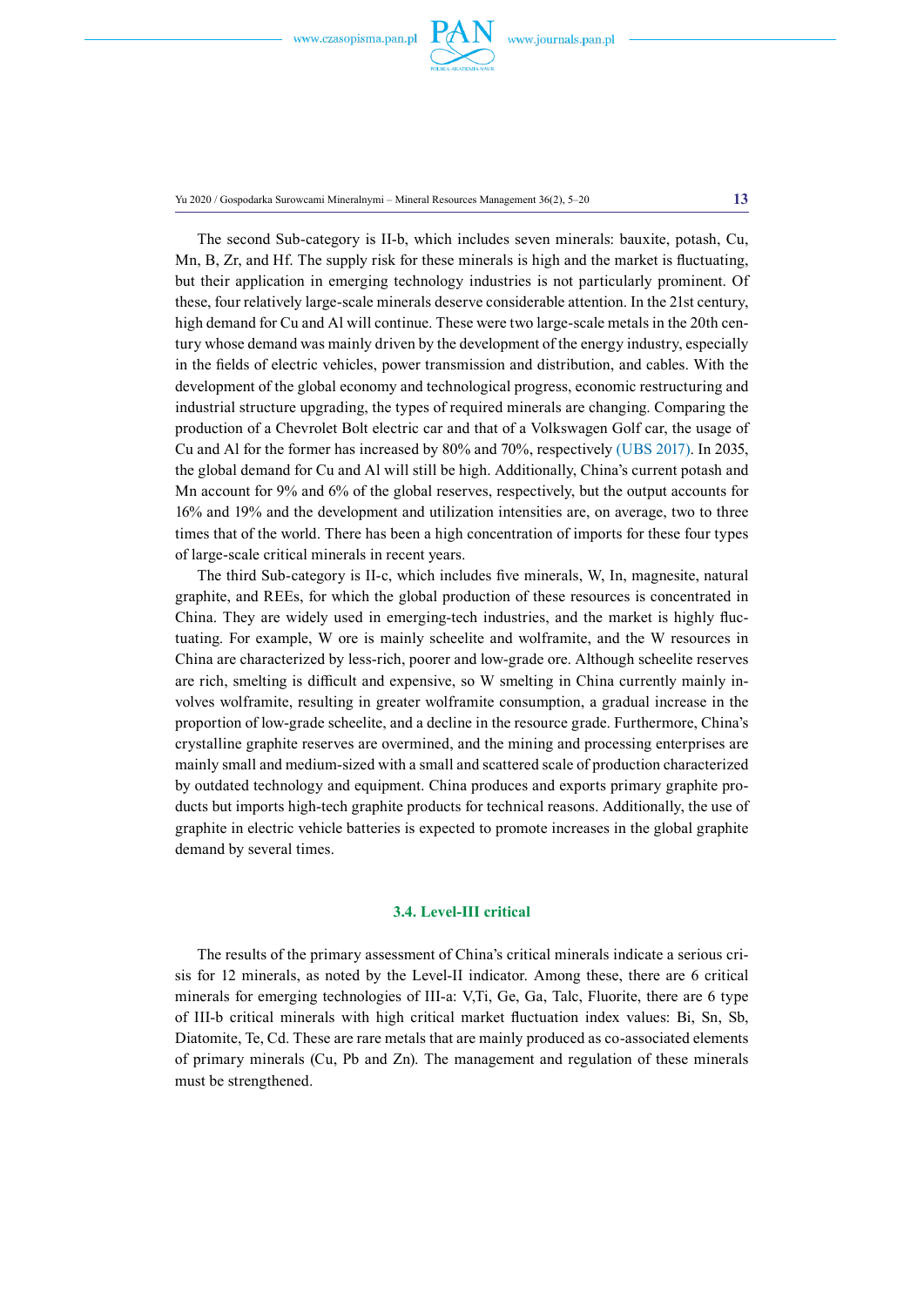

**14** Yu 2020 / Gospodarka Surowcami Mineralnymi – Mineral Resources Management 36(2), 5–20

# **4. Comparison with other research**

This section analyzes and compares the results of other reports with the results of this study. The EU's 2017 critical minerals catalog includes 61 items, of which 54 were included in 2014, and 40 were included in 2011 (EC 2011; EC 2014; EC 2017). In addition, 32 were included in the US (NSTC 2016) critical minerals catalog; 40 were included in the critical minerals catalog of the British Geological Survey (BGS 2015); 26 were included in the critical minerals catalog of the European Commission (EC 2017); and 22 were included in the Australian (Skirrow 2013) critical minerals catalog.

We find that different research reports analyze critical minerals from different angles: some are based on supply; some are based on demand; some are based on trade and markets; and some are based on applications. Therefore, the assessment results of different research reports must be analyzed in-depth, especially the development trend of the industry under economic structural adjustment. A comprehensive comparison of the critical minerals catalogs studied and listed by prestigious institutions in major countries provides the following preliminary insights.

- 1. Regarding the types of minerals listed in the critical mineral catalogs of most countries, most of the large-scale minerals are not included. Among the widespread minerals, those in the critical mineral catalogs are mainly Cu and Al, two kinds of largescale metals in the 20th century for which there will still be significant demand in the 21st century. The main reason for this demand is the drive for the development of the energy industry, especially in the fields of electric vehicles, power transmission and distribution, and cables. To a certain extent, this result also indicates that the types of minerals required for the advancement of technology, the adjustment of the global economy and the upgrading of the industrial structure, are changing with the development of the global economy.
- 2. For the types of minerals in the critical mineral catalogs of various countries, the number of non-metallic minerals is small and relatively concentrated and mainly includes natural crystalline Graphite, Fluorite, Barite, Diatomite, Talc, and a few other special non-metals. Compared with that of metallic minerals, the development and utilization of non-metallic minerals still experiences significant deficiencies and thus requires significant innovations and breakthroughs in material technologies.
- 3. In terms of the minerals in the critical mineral catalogs of various countries, the most similar are REEs, PGMs, and In; most studies also identify W, Ge, Co, Nb, Ta, Ga, and Sn as critical (Hayes and McCullough 2018). These are essential minerals for future international competition and the development of emerging technologies. The changing markets, the progress in the technology to develop and utilize these minerals and the application of new technologies deserve the attention of researchers.
- 4. Some countries have listed many special metal alloys in their critical minerals catalogs. Alloying elements refer to the addition of a certain amount of one or more metal or non-metal elements in the process of smelting metal to obtain special material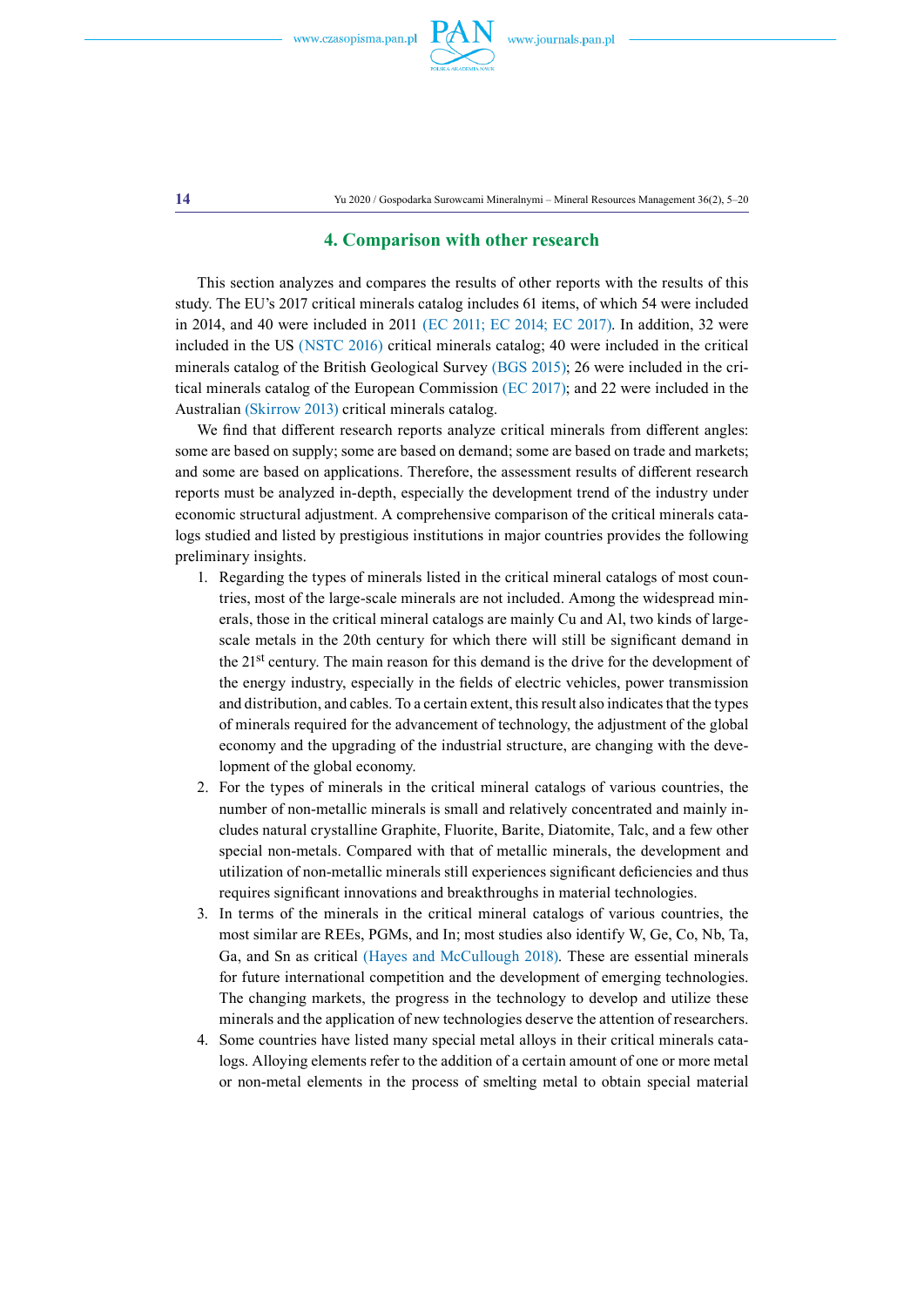

Yu 2020 / Gospodarka Surowcami Mineralnymi – Mineral Resources Management 36(2), 5–20 **15**

properties, such as increased strength, improved oxidation resistance, increased plasticity and improved process performance. These added auxiliary elemental materials are called alloying elements.

5. The critical mineral catalogs of many countries are dynamic, and there are active crises related to different critical minerals. These catalogs mainly depend on technological advancement and industrial adjustment. For example, the European Commission's catalog of critical minerals must, in principle, be adjusted every three years, and each time it is modified, some types of critical minerals may be added or deleted, Additionally, the degree of the crisis related to some critical minerals may be altered. For example, in some early research reports on critical minerals, either Li was excluded or its degree of critically assessed to be low. However, with the development of electric vehicles, some recent studies of critical minerals have included Li in the catalogs, and this mineral is heavily analyzed and studied.

# **Conclusions**

Several assessments of China's critical minerals have been made, most of which analyze and assess the mineral resources of China as a resource supplier. Our research divides 34 minerals into three levels. Level-I critical consists of 8 minerals which need special policies support. Level-II critical includes 14 which need different policy combination measures. Level-III critical contains 12 minerals also need attention, all of which were analyzed. Then, three important issues related to the mineral resources needed for emerging industries are highlighted. Firstly, the Chinese research institutions should continuously, dynamically, and systematically assess of minerals for emerging industries. Secondly, the market development for each mineral, especially related to its specific characteristics should correspond to the development policies for each mineral. Thirdly, the policies corresponding to critical minerals for industry should be developed or revised in a timely manner.

*This study does not represent the views of any institution. Thanks to the two anonymous reviewers and editor.*

#### **references**

- Achzet, B. and Helbig, C. 2013. How to evaluate raw material supply risks-an overview. *Resources Policy* 38, pp. 435–447.
- Bedder, J.C.M. 2015. Classifying critical materials: A review of European approaches. *Applied Earth Science, Transactions of the Institutions of Mining and Metallurgy, Section B*, pp. 207–212.
- Beylot, A. and Villeneuve, J. 2015. Assessing the national economic importance of metals: An Input-Output approach to the case of copper in France. *Resources Policy* 44, pp. 161–165.
- BGS 2015 Risk List 2015 An Update to the Supply Risk Index for Elements or Element Groups That are of Economic Value. British Geological Survey. DOI: 10.1017/CBO9781107415324.004.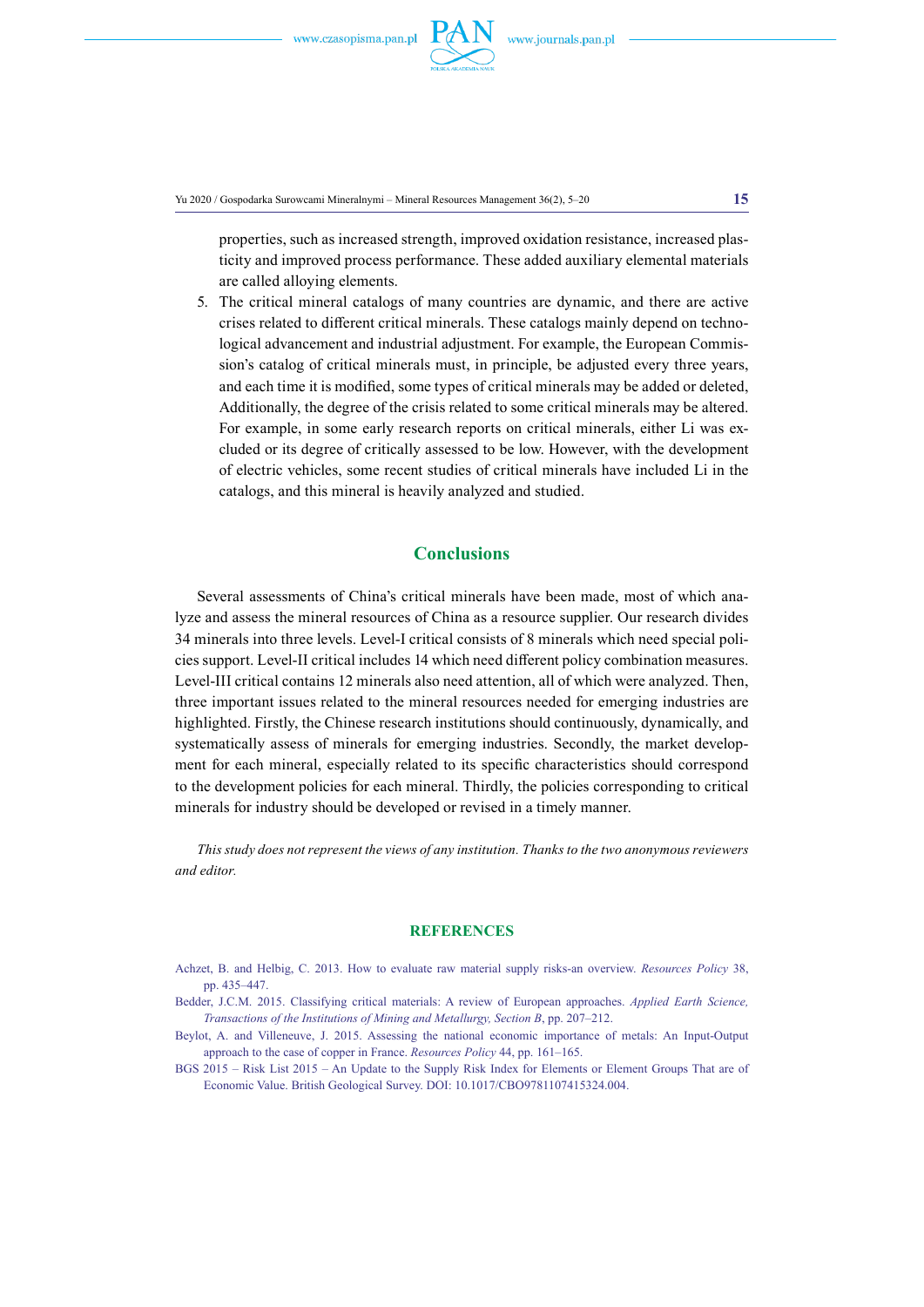

Blengini et al. 2017 – Blengini, G.A., Nuss, P., Dewulf, J., Nita, V., Talens Peiró, L., Vidal-Legaz, B. and Ciupagea, C. 2017. EU methodology for critical raw materials assessment: Policy needs and proposed solutions for incremental improvements. *Resources Policy* 53, pp. 12–19.

BP 2014 – Materials critical to the energy industry. An introduction. 2nd edition.

- Brown, T. 2018. Measurement of mineral supply diversity and its importance in assessing risk and criticality. *Resources Policy* 58, pp. 202–218.
- Cui, R., Guo. J., et al. 2017. Supply analysis of the raw material of minerals related to strategic emerging industries. *China Mining Magazine* 26(28), pp. 1–6 (*in Chinese*).

Dewulf et al. 2016 – Dewulf, J., Blengini, G.A., Pennington, D., Nuss, P. and Nassar, N.T. 2016. Criticality on the international scene: Quo vadis? *Resources Policy* 50, pp. 169–176.

DOD 2013 – Strategic and critical materials 2013 report on stockpile requirements. U.S. Department of Defense.

- DOE 2011 Critical materials strategy. Politics Economics Development International Relations National Comparison. U.S. Department of Energy.
- EC 2011 Tackling the Challenges in Commodity Markets and on Raw Materials. European Commission, Brussels, Belgium.
- EC 2014 Report on Critical Raw Materials For The EU-Report of the Ad hoc Working Group on defining critical raw materials. European Commission, Brussels, Belgium.
- EC 2017 Study on the review of the list of Critical Raw Materials 2017, Executive summary. European Commission, Brussels, Belgium.

Erdmann, L. and Graedel, T.E. 2011. Criticality of non-fuel minerals: A review of major approaches and analyses. *Environmental Science and Technology* 45(18), pp. 7620–7630.

- Fizaine, F. 2013. Byproduct production of minor metals: Threat or opportunity for the development of clean technologies? The PV sector as an illustration. *Resources Policy* 38(3), pp. 373–383.
- Fortier et al. 2018 Fortier, S.M., Nassar, N.T., Lederer, G.W., Brainard, J., Gambogi, J. and McCullough, E.A. 2018. Draft critical mineral list – Summary of methodology and background information – U.S. Geological Survey technical input document in response to Secretarial Order No. 3359. Open-File Report.

Gloeser et al. 2015 – Gloeser, S., Espinoza, L.T., Gandenberger, C. and Faulstich, M. 2015. Raw material criticality in the context of classical risk assessment. *Resources Policy* 44, pp. 35–46.

- Goe, M. and Gaustad, G. 2014. Identifying critical materials for photovoltaics in the US: A multi-metric approach. *Applied Energy* 123, pp. 387–396.
- Graedel, T. and Reck, B. 2016. Six Years of Criticality Assessments: What Have We Learned So Far? *Journal of Industrial Ecology* 20(4), pp. 692–699.
- Graedel, T. and Reck, B. et al. 2012. Methodology of Metal Criticality Determination. *Environmental Science and Technology* 46(2), pp. 1063–1070.
- Gulley et al. 2018 Gulley, A.L., Nassar, N.T. and Xun, S. 2018. China, the United States, and competition for resources that enable emerging technologies. *Proceedings of the National Academy of Sciences* 115(16), pp. 4111–4115.
- Hatayama, H. and Tahara, K. 2015. Criticality assessment of metals for Japan's resource strategy. *Materials Transactions* 56, pp. 229–235.
- Hayes, S. and McCullough, E. 2018. Critical minerals: A review of elemental trends in comprehensive criticality studies. *Resources Policy* 59, pp. 192–199.
- He et al. 2018 He, P., Wang, C. and Zuo, L. 2018. The present and future availability of high-tech minerals in waste mobile phones: Evidence from China. *Journal of Cleaner Production* 192, pp. 940–949.
- Helbig et al. 2016 Helbig, C. Wietschel, L., Thorenz, A. and Tuma, A. 2016. How to evaluate raw material vulnerability – An overview. *Resources Policy* 48, pp. 13–24.
- Helbig et al. 2017 Helbig, C., Bradshaw, A.M.,Wietschel, L.,Thorenz, A. and Tuma, A. 2017. Supply risks associated with Li-ion battery materials. *Journal of Cleaner Production* 172, pp. 274–286.
- Hodgkinson, J.H. and Smith, M.H. 2018. Climate change and sustainability as drivers for the next mining and metals boom: The need for climate-smart mining and recycling. *Resources Policy* 172, pp. 274–286.
- Kenderdine, T. 2017. China's Industrial Policy, Strategic Emerging Industries and Space Law. *Asia and the Pacific Policy Studies* 4(2), pp. 325–342.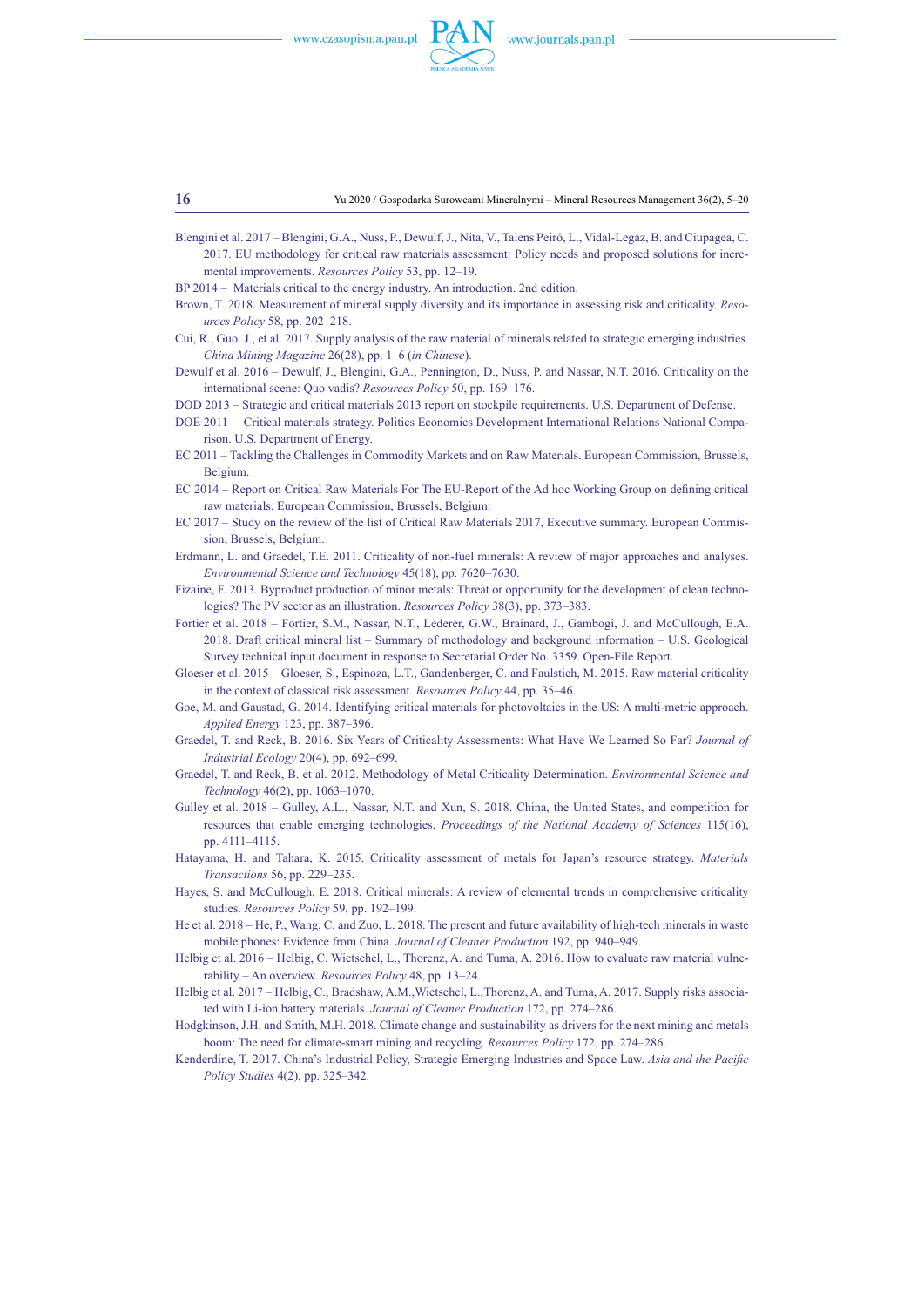

Yu 2020 / Gospodarka Surowcami Mineralnymi – Mineral Resources Management 36(2), 5–20 **17**

- Kim et al. 2015 Kim, J., Guillaume, B., Chung, J. and Hwang, Y. 2015. Critical and precious materials consumption and requirement in wind energy system in the EU 27. *Applied Energy* 139, pp. 327–334.
- Lapko et al. 2016 Lapko, Y., Trucco, P. and Nuur, C. 2016. The business perspective on materials criticality: Evidence from manufacturers. *Resources Policy* 50, pp. 93–107.
- McCullough, E. and Nassar, N.T. 2017. Assessment of critical minerals: updated application of an early-warning screening methodology. *Mineral Economics* 30(3), pp. 257–272.
- Miyamoto et al. 2019 Miyamoto, W., Kosai, S. and Hashimoto, S. 2019. Evaluating metal criticality for low-carbon power generation technologies in Japan. *Minerals* 9(2).
- Nicholas LePan. 2018. *The Base Metal Boom: The Start of a New Bull Market?* [Online] https://www.visualcapita list.com/base-metal-boom/ [Accessed: 2019-11-11].
- NRC 2008 Committee on Critical Mineral Impacts on the US Economy. Minerals, Critical Minerals, and the U.S. Economy, Washington, DC.
- NSTC 2016 Assessment of Critical Minerals: Screening Methodology and Initial Application. National Science and Technology Council, issue March.
- Parthemore, C. 2011. Elements of Security: Mitigating the Risks of U.S. Dependences on Critical Minerals. Washington, DC: Center for a New American Security.
- Radwanek-Bąk, B. 2011. Mineral resources of Poland in the aspect of the assessment of critical minerals to the European Union economy (*Zasoby kopalin Polski w aspekcie oceny surowców krytycznych Unii Europejskiej*). *Gospodarka Surowcami Mineralnymi – Mineral Resources Managemen*t 27(1), pp. 5–19 (*in Polish*).
- Riddle et al. 2015 Riddle, M., Macal, C.M., Conzelmann, G., Combs, T.E., Bauer, D. and Fields, F. 2015. Global critical materials markets: An agent-based modeling approach. *Resources Policy* 45, pp. 307–321.
- Roelich et al. 2014 Roelich, K., Dawson, D.A., Purnell, P., Knoeri, C., Revell, R., Busch, J. and Steinberger, J.K. 2014. Assessing the dynamic material criticality of infrastructure transitions: A case of low carbon electricity. *Applied Energy* 123, pp. 378–386.
- Silveira, J.W. and Resende, M. 2017. Competition in the International Niobium Market: An Econometric Study. CESifo Working Paper Series 6715, CESifo Group Munich.
- Skirrow et al. 2013 Skirrow, R.G., Huston, D.L., Mernagh, T.P., Thorne, J.P., Dulfer, H. and Senioe, A.B. 2013. Critical commodities for a emerging technologies world: Australia's potential to supply global demand. Geoscience Australia, Canberra.
- UBS 2017 Evidence Lab Electric Car Teardown-Disruption Ahead? 2017,18th May.UBS Global Research.
- USGS 2018 Mineral commodity summaries 2018: U.S. Geological Survey.
- World Bureau of Metal Statistics. 2017.World Metal Statistics.
- World Economic Forum, 2017. Countries are announcing plans to phase out petrol and diesel cars. World Econ. [Online] https://medium.com/world-economic-forum/countries-are-announcing-plans-to-phase-out-petrolanddiesel-cars-is-yours-on-the-list-d066218236f2 [Accessed: 2019-11-30].
- Zhang et al. 2016 Zhang, J., Everson, M.P., Wallington, T.J., Field, F.R., Roth, R. and Kirchain, R.E. 2016. Assessing economic modulation of future critical materials use: The case of automotive-related platinum group metals. *Environmental Science and Technology* 50(14), pp. 7687–7695.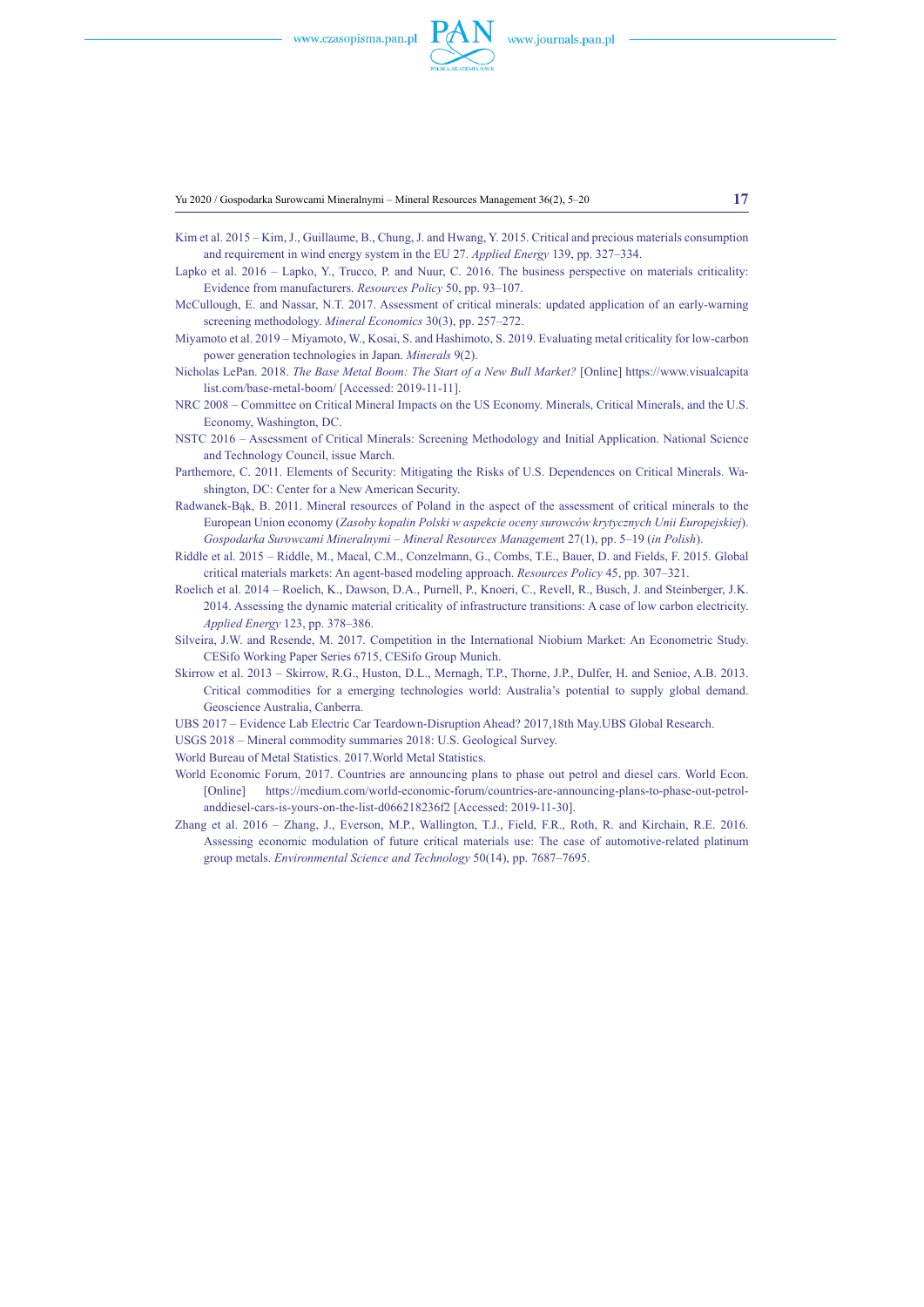

#### **Assessing the criticality of minerals used in emerging technologies in China**

## Keywords

criticality, minerals, China, strategic emerging industries

#### Abstract

Emerging technologies represent the direction of the new industrial revolution of promoting sustainable economic and social development, and strategic emerging industries have developed rapidly in China. The development of these emerging technology industries requires more mineral resources as raw materials, especially the need for specific minerals, has increased. The unsatisfied growing demand for minerals used in emerging technologies or an unexpected supply disruption in major producing countries could have an impact on economic development. There are only several studies on the supply of mineral resources from the perspective of mineral resources needed by the development of China's emerging industries. To assess the criticality of the minerals needed by the strategic emerging industries in China, this paper adopts three indicators: import concentration, the volatility of prices and the application requirements by the Chinese 13th five-year plan dedicated to strategic emerging industries in 2016. Furthermore, 34 types of nonfuel minerals and mineral raw materials are separated into three categories. Finally, this paper indicates that the three indexes are all high for 8 minerals with supply risks, application in emerging technologies, and substantial market fluctuations which need the support of special policies. Two indexes of three Level-II indicators are high for 14 minerals which need different policy combination measures, and one index is high for 12 minerals which also needs attention, all of which were analyzed.

#### **Ocena krytycznych surowców mineralnych wykorzystywanych w nowo powstających technologiach w Chinach**

# Słowa kluczowe

krytyczność, surowce mineralne, Chiny, strategiczne wschodzące branże

### Streszczenie

Nowo powstające technologie stanowią kierunek nowej rewolucji przemysłowej promującej zrównoważony rozwój gospodarczy i społeczny, a strategiczne wschodzące branże przemysłu szybko rozwinęły się w Chinach. Rozwój tych nowo powstających branż technologicznych wymaga wykorzystania znacznej ilości zasobów surowców mineralnych, a zwłaszcza ściśle określonych surowców mineralnych. Niezaspokojony rosnący popyt na surowce mineralne (pierwiastki, minerały, surowce mineralne metaliczne) wykorzystywane w nowo powstających technologiach lub nieoczekiwane zakłócenie dostaw z produkujących je krajów może mieć wpływ na rozwój gospodarczy. Występują nieliczne badania dotyczące podaży zasobów surowców mineralnych z punktu widzenia zasobów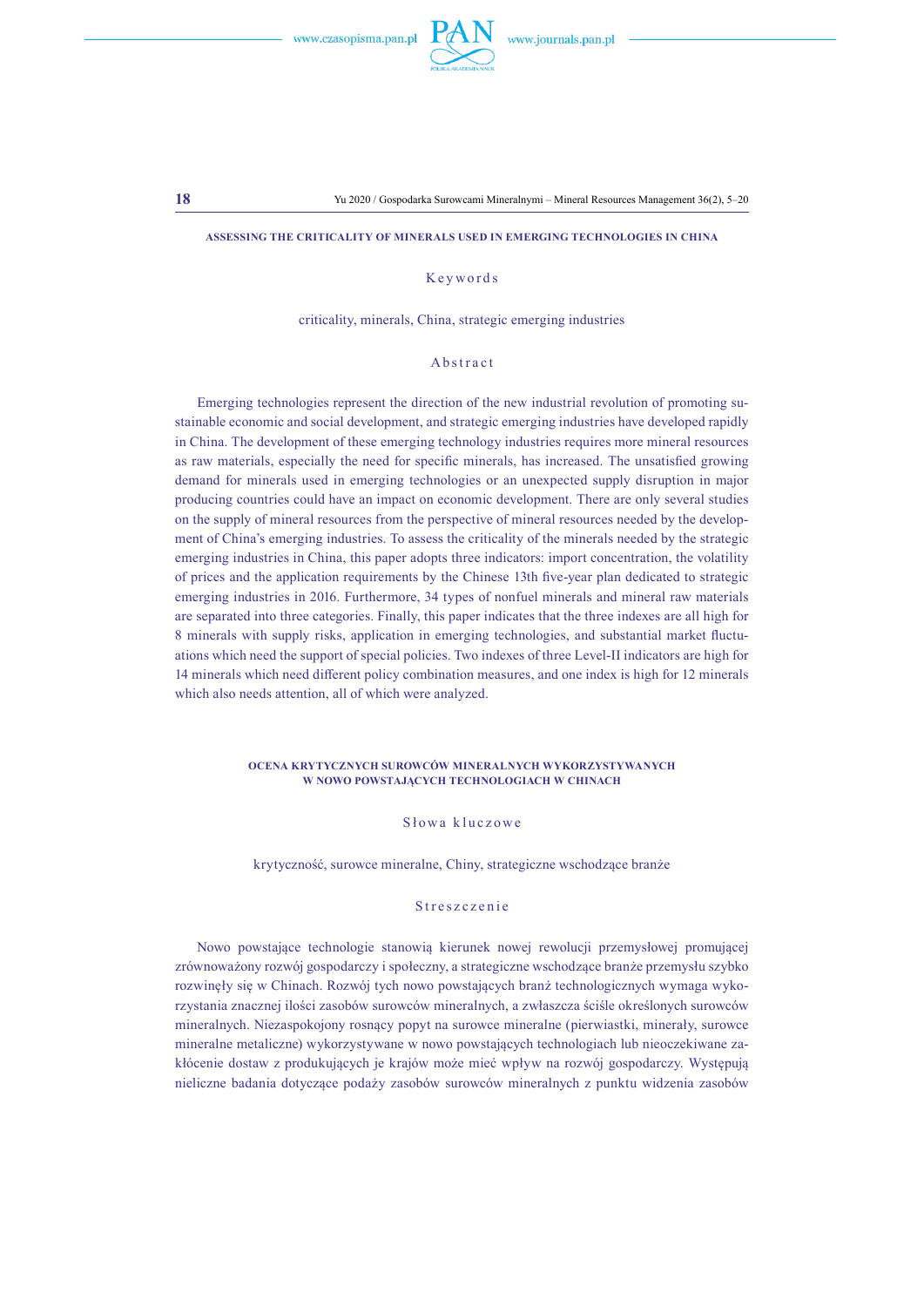

Yu 2020 / Gospodarka Surowcami Mineralnymi – Mineral Resources Management 36(2), 5–20 **19**

surowców mineralnych potrzebnych do rozwoju wschodzących branż przemysłu w Chinach. Aby ocenić krytyczność surowców mineralnych potrzebnych strategicznym wschodzącym branżom przemysłu w Chinach, w artykule przyjęto trzy wskaźniki: koncentrację importu, zmienność cen i wymogi dotyczące zastosowania zawarte w trzynastym chińskim planie pięcioletnim poświęconym strategicznym wschodzącym przemysłom w 2016 roku. Ponadto 34 rodzaje surowców mineralnych (pierwiastki, metale, surowce mineralne niepaliwowe) podzielono na trzy kategorie. Ostatecznie, w artykule pokazano, że wszystkie trzy indeksy są wysokie dla 8 surowców mineralnych z ryzykiem ich dostaw, zastosowaniem w nowych technologiach i znacznymi wahaniami rynku, które wymagają specjalnej polityki wsparcia. Dwa wskaźniki z trzech wskaźników poziomu II są wysokie dla 14 surowców mineralnych, które wymagają kombinacji różnej polityki wsparcia, a jeden wskaźnik jest wysoki dla 12 surowców mineralnych, które również wymagają uwagi spośród wszystkich, które zostały przeanalizowane.